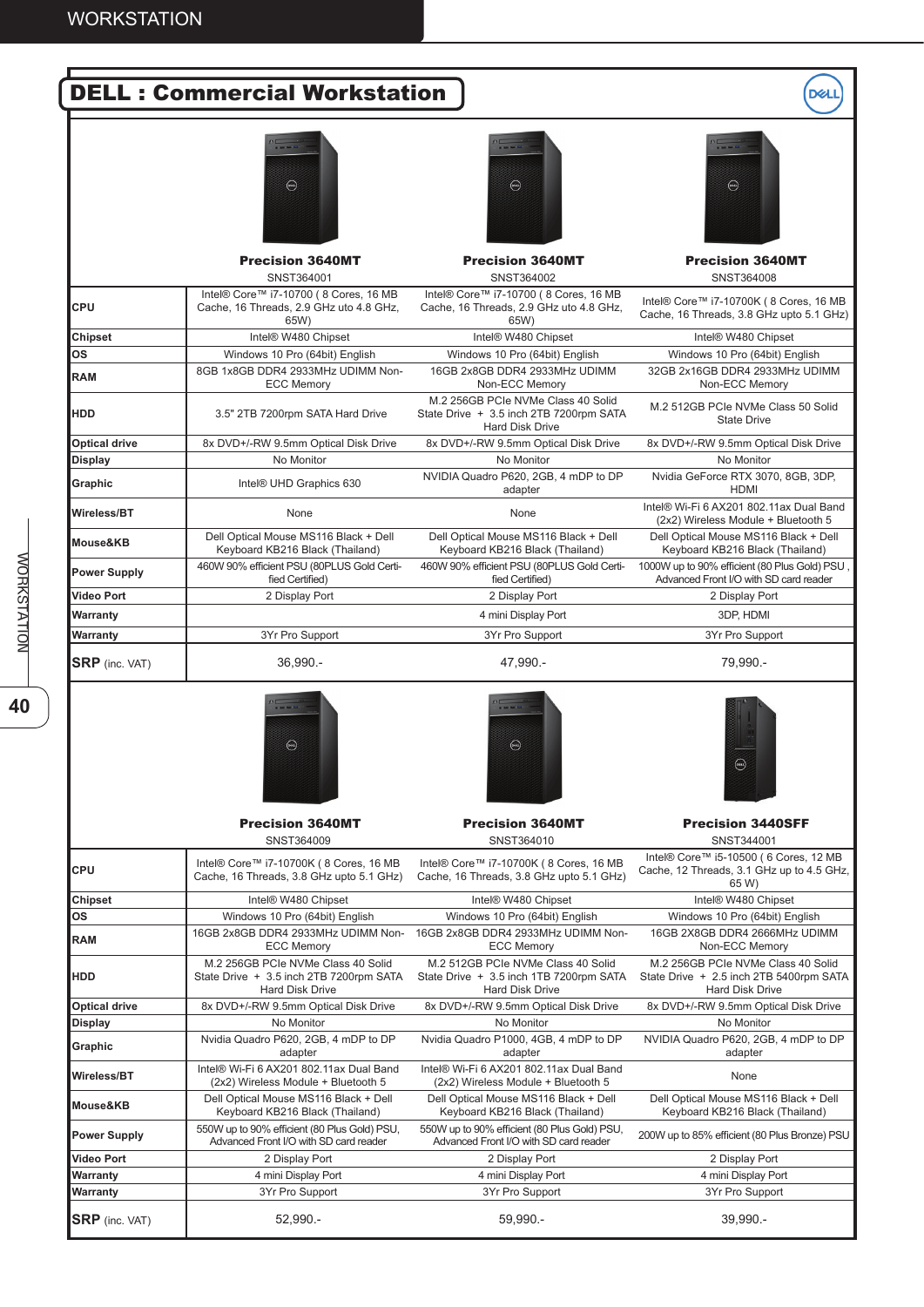### WORKSTATION

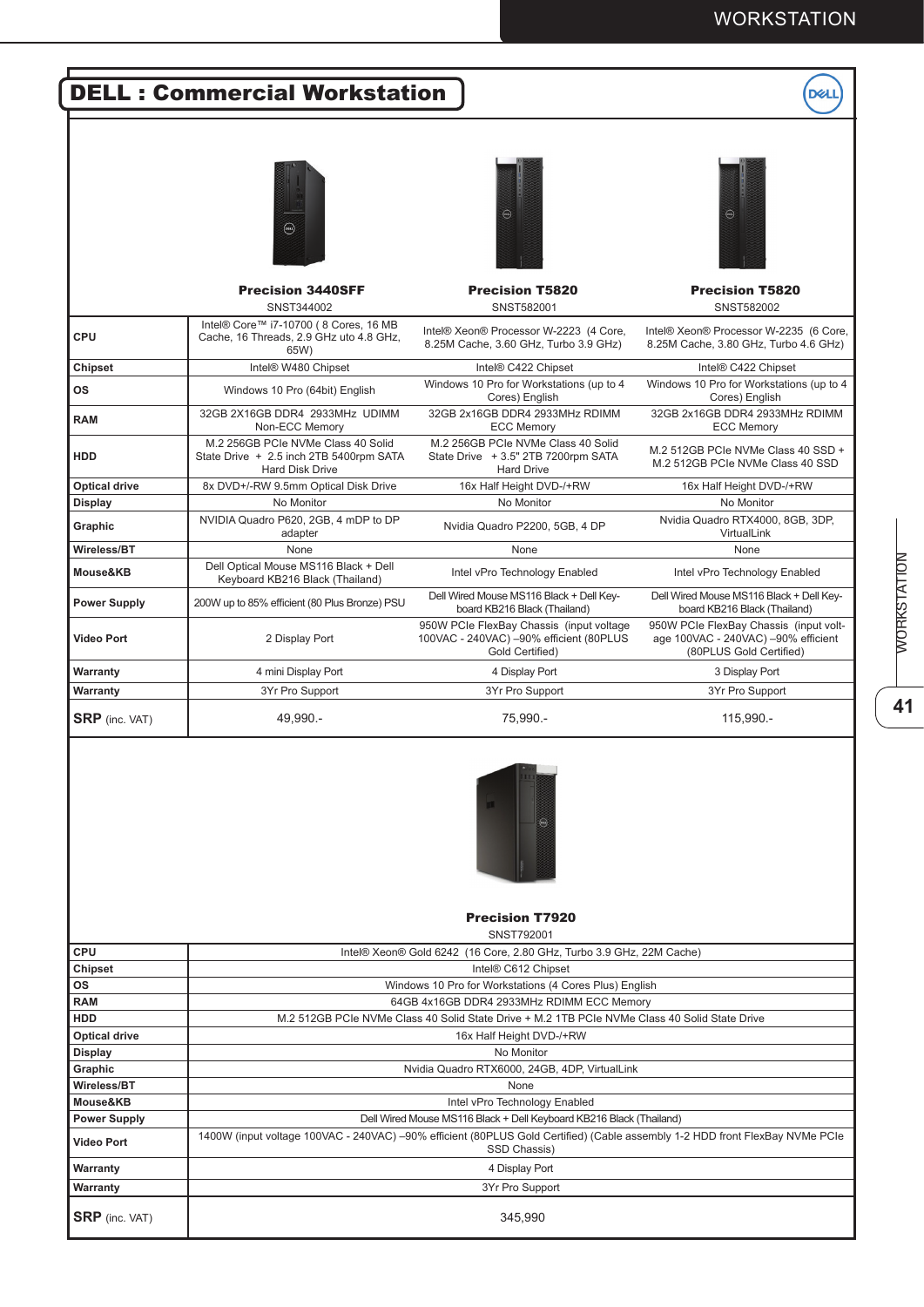# HPI : Commercial Workstation







# HPI-8YH59AV#Z16003 HPI-9FV99AV#2S5001 HPI-9FV99AV#2S5003

| <b>Processor</b>      | Intel Core i5 10500 3.1GHz 6C 65W CPU           | Intel Core i5 10500 3.1GHz 2666MHz 6C 65W<br><b>CPU</b> | Intel Xeon W-1250 3.3GHz 2666MHz 6C 80W<br>CPU |
|-----------------------|-------------------------------------------------|---------------------------------------------------------|------------------------------------------------|
| Memory                | 16GB (2x8GB) DDR4 2666 DIMM Memory              | 16GB (2x8GB) DDR4 3200 UDIMM NECC                       | 16GB (2x8GB) DDR4 3200 UDIMM NECC              |
| Storage 1             | 256GB M.2 2280 PCIe NVMe Solid State Drive      | 256GB M.2 2280 PCIe NVMe TLC Solid State<br>Drive       | 256GB M.2 2280 PCIe NVMe TLC Solid State Drive |
| Storage 2             | 2TB 7200RPM SATA 3.5in                          | 2TB 7200RPM SATA 3.5in                                  | 2TB 7200RPM SATA 3.5in                         |
| <b>Optical Drive</b>  | DVD-Writer ODD                                  | 9.5mm DVD-Writer 1st ODD                                | 9.5mm DVD-Writer 1st ODD                       |
| Graphics              | NVIDIA Quadro P620 2GB 4mDP                     | NVIDIA Quadro P620 2GB LP 4mDP GFX                      | NVIDIA Quadro P620 2GB LP 4mDP GFX             |
| <b>OS</b>             | Windows 10 Pro 64                               | Windows 10 Pro 64                                       | Windows 10 Pro 64 Workstations Plus            |
| Keyboard              | HP USB 320K Keyboard THAI                       | HP USB 320K Keyboard THAI                               | HP USB 320K Keyboard THAI                      |
| Mouse                 | HP Optical Wired Mouse USB                      | HP Wired 320M Mouse                                     | HP Wired 320M Mouse                            |
| Warranty              | 3/3/3 (material/labor/onsite) TWR Warranty SING | 3/3/3 (material/labor/onsite) Warranty SING             | 3/3/3 (material/labor/onsite) Warranty SING    |
| <b>Free Option</b>    | HP miniDP-to-DP Adapter                         | HP miniDP-to-DP Adapter                                 | HP miniDP-to-DP Adapter                        |
| <b>SRP</b> (inc. VAT) | 42.900 .-                                       | 43.400 .-                                               | $53.500 -$                                     |









HP IDS Z2 Tower G5 WKS HP IDS Z2 Tower G5 WKS HP IDS Z2 Tower G5 WKS

|                       | HPI-9FR62AV#2T5002                                   | HPI-9FR62AV#2T5003                                   | HPI-9FR62AV#2T5004                             |
|-----------------------|------------------------------------------------------|------------------------------------------------------|------------------------------------------------|
| <b>Processor</b>      | Intel Core i7 10700 2.9GHz 2933MHz 16M 8C<br>65W CPU | Intel Core i7 10700 2.9GHz 2933MHz 16M 8C<br>65W CPU | Intel Xeon W-1250 3.3GHz 2666MHz 6C 80W<br>CPU |
| <b>Memory</b>         | 8GB (1x8GB) DDR4 3200 UDIMM NECC Memory              | 16GB (2x8GB) DDR4 3200 UDIMM NECC                    | 16GB (2x8GB) DDR4 3200 UDIMM NECC              |
| Storage 1             | 2TB 7200RPM SATA 3.5in                               | Z Turbo Drive 256GB 2280 TLC Solid State Drive       | Z Turbo Drive 256GB 2280 TLC Solid State Drive |
| Storage 2             |                                                      | 2TB 7200RPM SATA 3.5in                               | 2TB 7200RPM SATA 3.5in                         |
| <b>Optical Drive</b>  | 9.5mm SuperMulti DVDRW Ultra Slim Tray               | 9.5mm SuperMulti DVDRW Ultra Slim Tray               | 9.5mm SuperMulti DVDRW Ultra Slim Tray         |
| Graphics              |                                                      | NVIDIA Quadro P620 2GB LP 4mDP GFX                   | NVIDIA Quadro P1000 4GB (4)mDP GFX             |
| <b>OS</b>             | Windows 10 Pro 64                                    | Windows 10 Pro 64                                    | Windows 10 Pro 64 Workstations                 |
| Keyboard              | HP USB 320K Keyboard THAI                            | HP USB 320K Keyboard THAI                            | HP USB 320K Keyboard THAI                      |
| Mouse                 | HP Wired 320M Mouse                                  | HP Wired 320M Mouse                                  | HP Wired 320M Mouse                            |
| Warranty              | 3/3/3 (material/labor/onsite) Warranty SING          | 3/3/3 (material/labor/onsite) Warranty SING          | 3/3/3 (material/labor/onsite) Warranty SING    |
| <b>Free Option</b>    | HP HDMI Port                                         | HP HDMI Port, HP miniDP-to-DP Adapter                | HP HDMI Port, HP miniDP-to-DP Adapter          |
| <b>SRP</b> (inc. VAT) | $41.200 -$                                           | $50.900 -$                                           | $59.500 -$                                     |



**Free Option HP** miniDP-to-DP Adapter

## HP IDS Z4 G4 WKS HP IDS Z4 Core-X G4 WKS HP IDS Z4 G4 WKS

|                      | HPI-4HJ20AV#Z404                                         | HPI-4ZK76AV#Z406                                           | HPI-4HJ20AV#Z407                                           |
|----------------------|----------------------------------------------------------|------------------------------------------------------------|------------------------------------------------------------|
| Processor            | Intel Xeon W-2125 4.0 2666MHz 8.25 4C CPU                | Intel Core i9 10900X 3.7GHz 2933MHz 10C 165W<br><b>CPU</b> | Intel Xeon W-2223 3.6GHz 2666MHz 4C 120W<br>CPU            |
| <b>Memory</b>        | 16GB (2x8GB) DDR4 2666 DIMM ECC Registered<br>Memory APJ | 16GB (2x8GB) DDR4 2933 UDIMM NECC WW<br>Memory             | 32GB (2x16GB) DDR4 2933 DIMM ECC Regis-<br>tered WW Memory |
| Storage 1            | 1TB 7200RPM SATA 3.5in                                   | 6TB 7200RPM SATA 3.5in Enterprise                          | 256GB M.2 2280 PCIe NVMe TLC Solid State Drive             |
| Storage 2            |                                                          |                                                            | 2TB 7200RPM SATA 3.5in                                     |
| <b>Optical Drive</b> | 9.5mm DVD-Writer 1st ODD                                 | 9.5mm DVD-Writer 1st ODD                                   | 9.5mm DVD-Writer 1st ODD                                   |
| <b>Graphics</b>      | NVIDIA Quadro P2200 5GB FH 4DP PCIe x16 GFX              | NVIDIA Quadro P620 2GB LP 4mDP GFX                         | NVIDIA Quadro P2200 5GB FH 4DP PCIe x16 GFX                |
| <b>OS</b>            | Windows 10 Pro 64 Workstations THAI                      | Windows 10 Pro 64 High End THAI                            | Windows 10 Pro 64 Workstations THAI                        |
| Keyboard             | USB Business Slim Wired Keyboard THAI                    | USB Business Slim Wired Keyboard THAI                      | USB Business Slim Wired Keyboard THAI                      |

**Mouse** HP Optical Wired Mouse USB HP Optical Wired Mouse USB HP Optical Wired Mouse USB HP Optical Wired Mouse USB Warranty 3/3/3 (material/labor/onsite) Warranty SING 3/3/3 (material/labor/onsite) Warranty SING 3/3/3 (material/labor/onsite) Warranty SING

**SRP** (inc. VAT) 85,990.- 85,990.- 90,900.- 90,900.- 76,500.-

**WORKSTATION**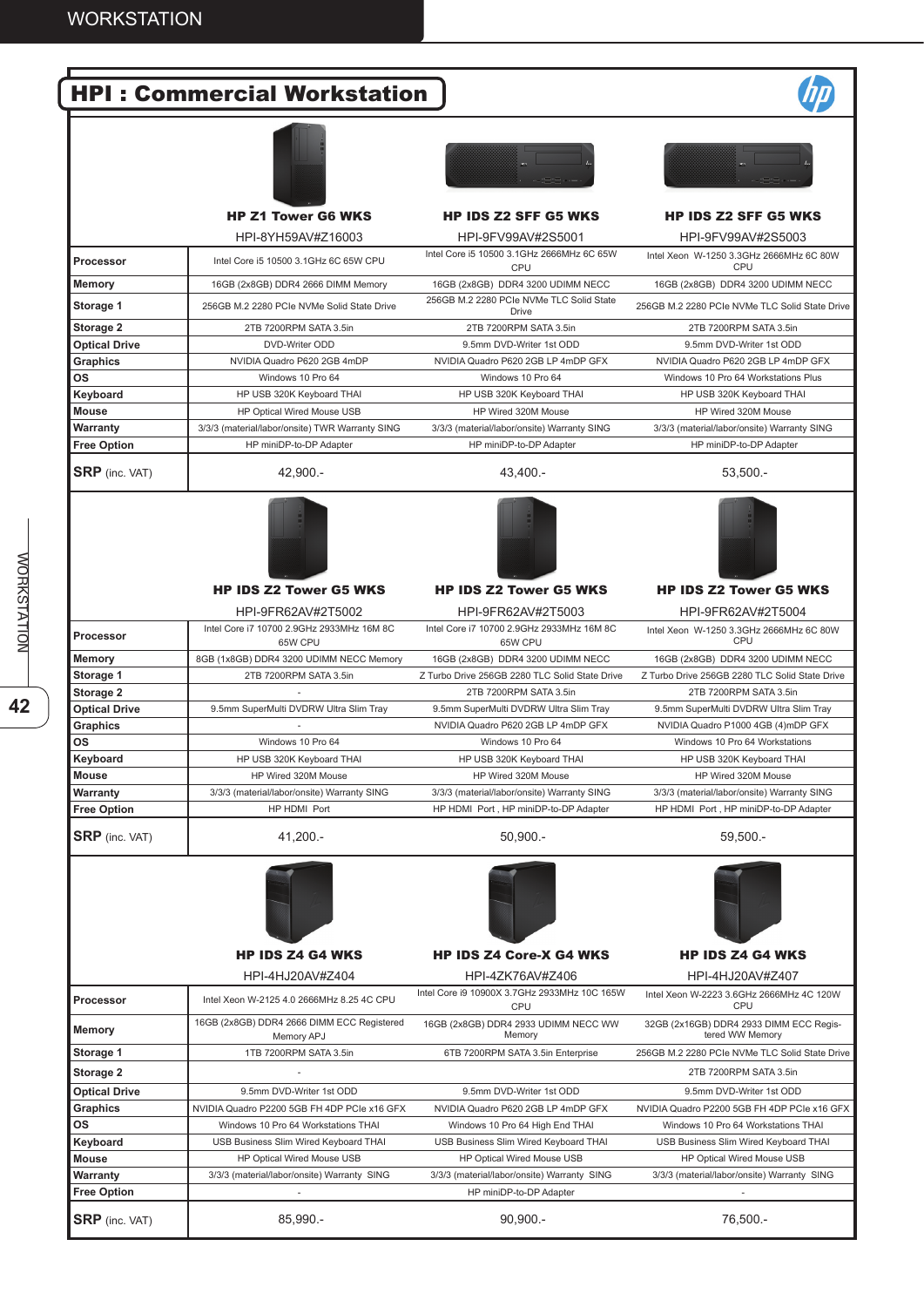